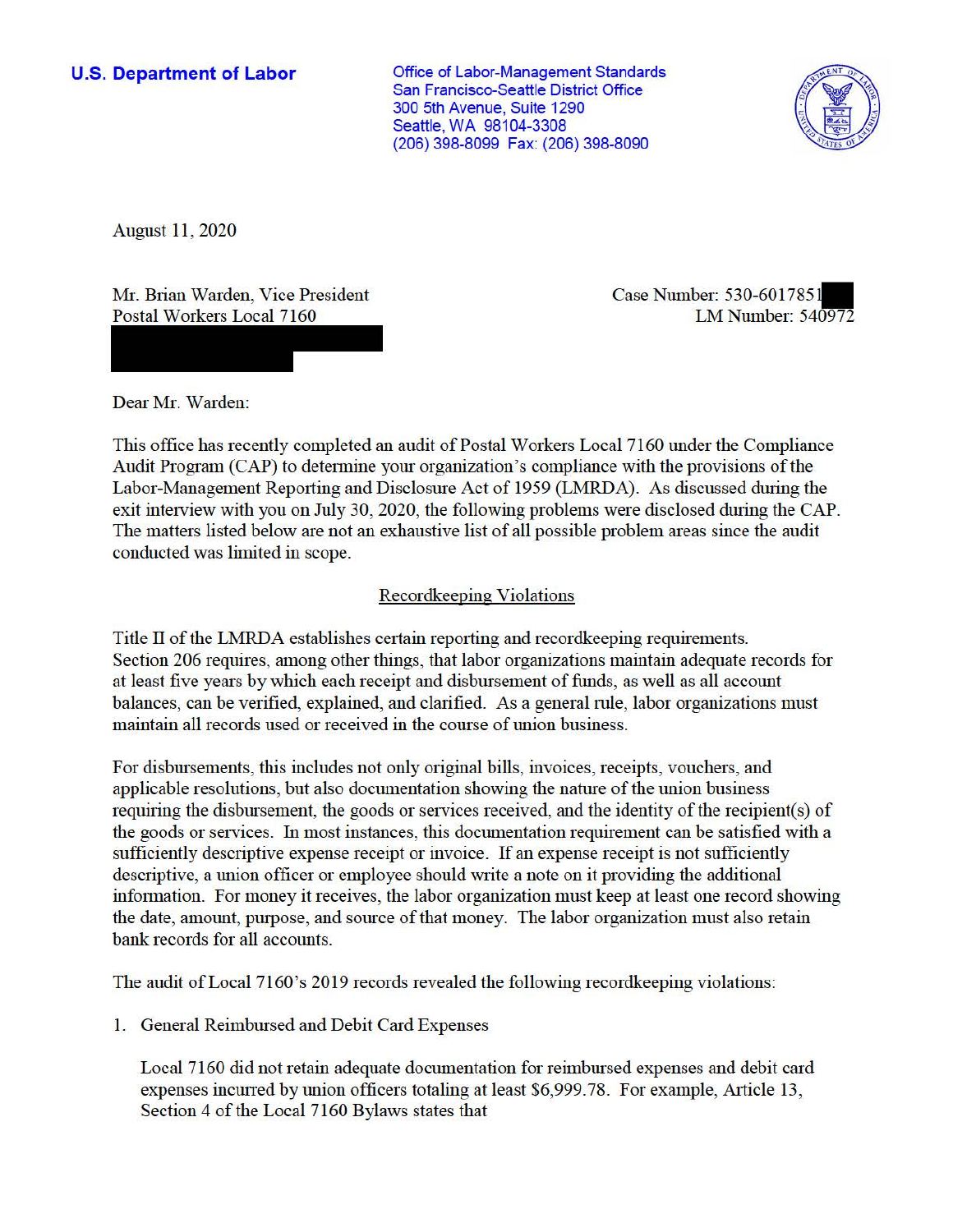officers and stewards local union dues shall be reimbursed in December of each year provided that he/she attended all general membership meetings during the year or had been properly excused by the Executive Board. Stewards must also have attended all steward meetings or have been properly excused by the Chief Steward.

 corresponding principal officers) of your union, who are required to sign your union's However, Local 7160 did not maintain documentation to substantiate that officers and stewards who received at least \$[2,503.88](https://2,503.88) in reimbursed dues attended, or were excused from, the required meetings and were authorized to receive the dues reimbursements. In addition, Local 7160 purchased at least \$[1,135.69](https://1,135.69) in shirts with no union purpose or authorization documented. The president and treasurer (or LM report, are responsible for properly maintaining union records.

### 2. Lost Wages

Local 7160 did not retain adequate documentation for lost wage reimbursement payments to union officers totaling at least [\\$4,280.97](https://4,280.97). The union must maintain records in support of lost wage claims that identify each date lost wages were incurred, the number of hours lost on each date, the applicable rate of pay, and a description of the union business conducted. The OLMS audit found that Local 7160 retained vouchers for all lost wage claims and, in most instances, attached a leave form from the employer identifying the dates lost wages were incurred. However, in at least seven instances totaling at least the [\\$4,280.97](https://4,280.97) noted above, Local 7160 did not note on the lost wage vouchers the dates the lost wages were incurred, nor was there any other documentation identifying the dates the wages were lost.

 I have enclosed a compliance tip sheet, *Union Lost Time Payments,* that contains a sample of an expense voucher Local 7160 may use to satisfy this requirement. The sample identifies the type of information and documentation that the local must maintain for lost wages and other officer expenses.

### 3. Disposition of Property

 year in Item 30 (Other Assets) of the LM-3. The union must retain an inventory or similar received from each sale of union shirts, hats, jackets, and other items. In addition, in the case of items given away to members, the union must retain records that identify the date the items were given away and the recipients of those items. Local 7160 did not maintain an inventory of shirts it purchased, sold, or gave away. The union must report the value of any union property on hand at the beginning and end of each record of property on hand to verify, clarify, and explain the information that must be reported in Item 30. The union must record in at least one record the date and amount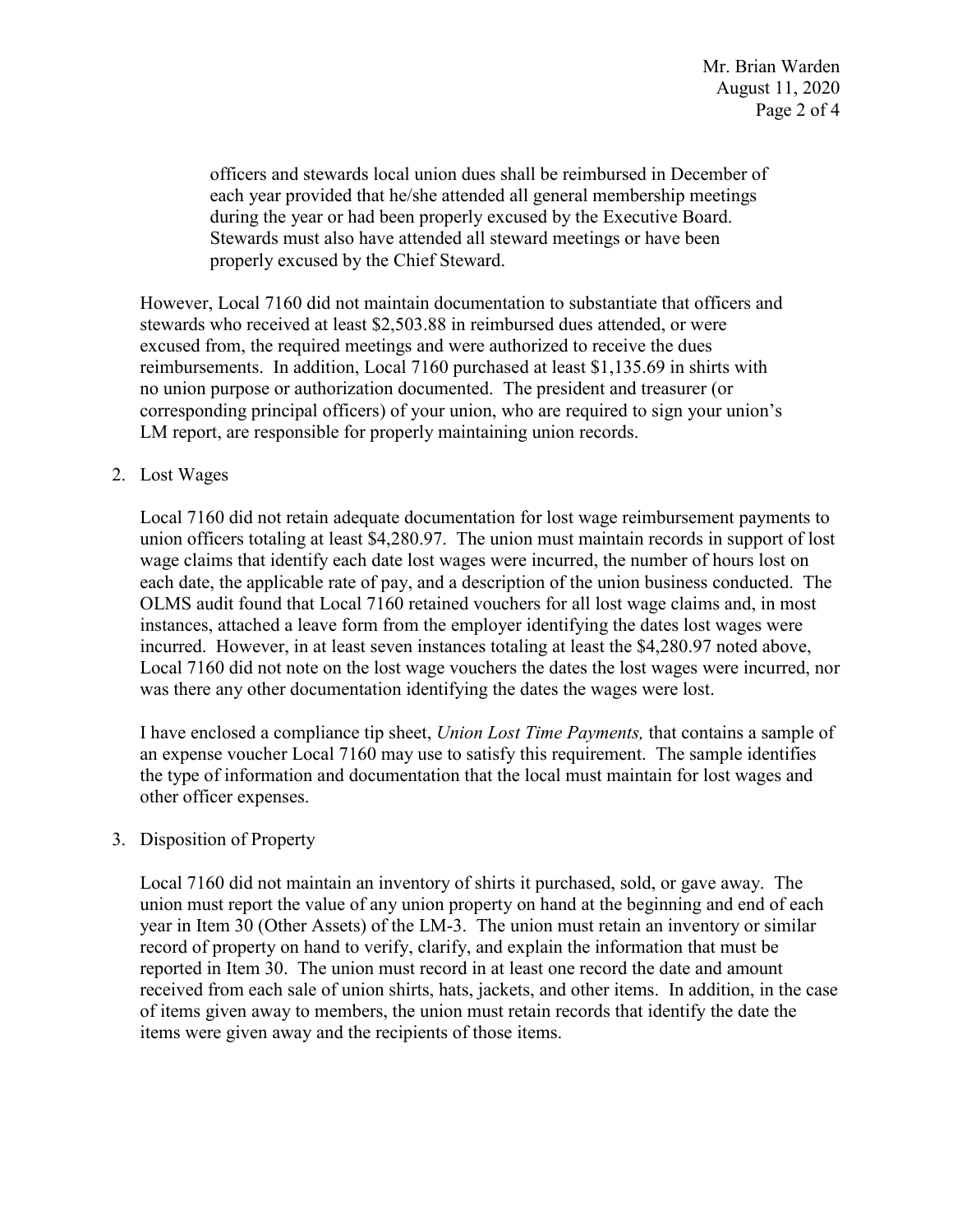Mr. Brian Warden August 11, 2020 Page 3 of 4

4. Disbursement Dates not Recorded

 in Statement B (Receipts and Disbursements) of the LM-3. The LM-3 instructions for Statement B state that the labor organization must record disbursements when it actually pays reporting some disbursements for a different year than when it was actually disbursed. At least 22 check entries in Local 7160's disbursements journal did not reflect the dates the union wrote checks. Union disbursement records must show the date of disbursement. The date of disbursement is required to verify, explain, or clarify amounts required to be reported out money. Failure to record the date money was disbursed could result in the union

5. Information not Recorded in Meeting Minutes

During the audit, Mr. Warden stated that the executive board authorized expenses, such as \$[1,135.69](https://1,135.69) spent on shirts, at its meetings. However, Local 7160 did not maintain meeting minutes of its executive board meetings and there was no other documentation reflecting executive board authorization of expenses. Minutes of all membership or executive board meetings must report any disbursement authorizations made at those meetings.

 Based on your assurance that Local 7160 will retain adequate documentation in the future, OLMS will take no further enforcement action at this time regarding the above violations.

# Reporting Violation

 Labor Organization Annual Report LM-3 filed by Local 7160 for the fiscal year ended The audit disclosed a violation of LMRDA Section 201(b), which requires labor organizations to file annual financial reports accurately disclosing their financial condition and operations. The December 31, 2019 was deficient in the following area:

Disbursements to Officers (LM-3)

Local 7160 did not include reimbursements to officers totaling at least \$1,969 in the amounts reported in Item 24 (All Officers and Disbursements to Officers). It appears the union erroneously reported these payments in Items 48 (Office and Administrative Expense) and 54 (Other Disbursements).

 value. See the instructions for Item 24 for a discussion of certain direct disbursements to officers that do not have to be reported in Item 24. An "indirect disbursement" to an officer is a payment The union must report most direct disbursements to Local 7160 officers and some indirect disbursements made on behalf of its officers in Item 24. A "direct disbursement" to an officer is a payment made to an officer in the form of cash, property, goods, services, or other things of to another party (including a credit card company) for cash, property, goods, services, or other things of value received by or on behalf of an officer. However, indirect disbursements for temporary lodging (such as a union check issued to a hotel) or for transportation by a public carrier (such as an airline) for an officer traveling on union business should be reported in Item 48 (Office and Administrative Expense).